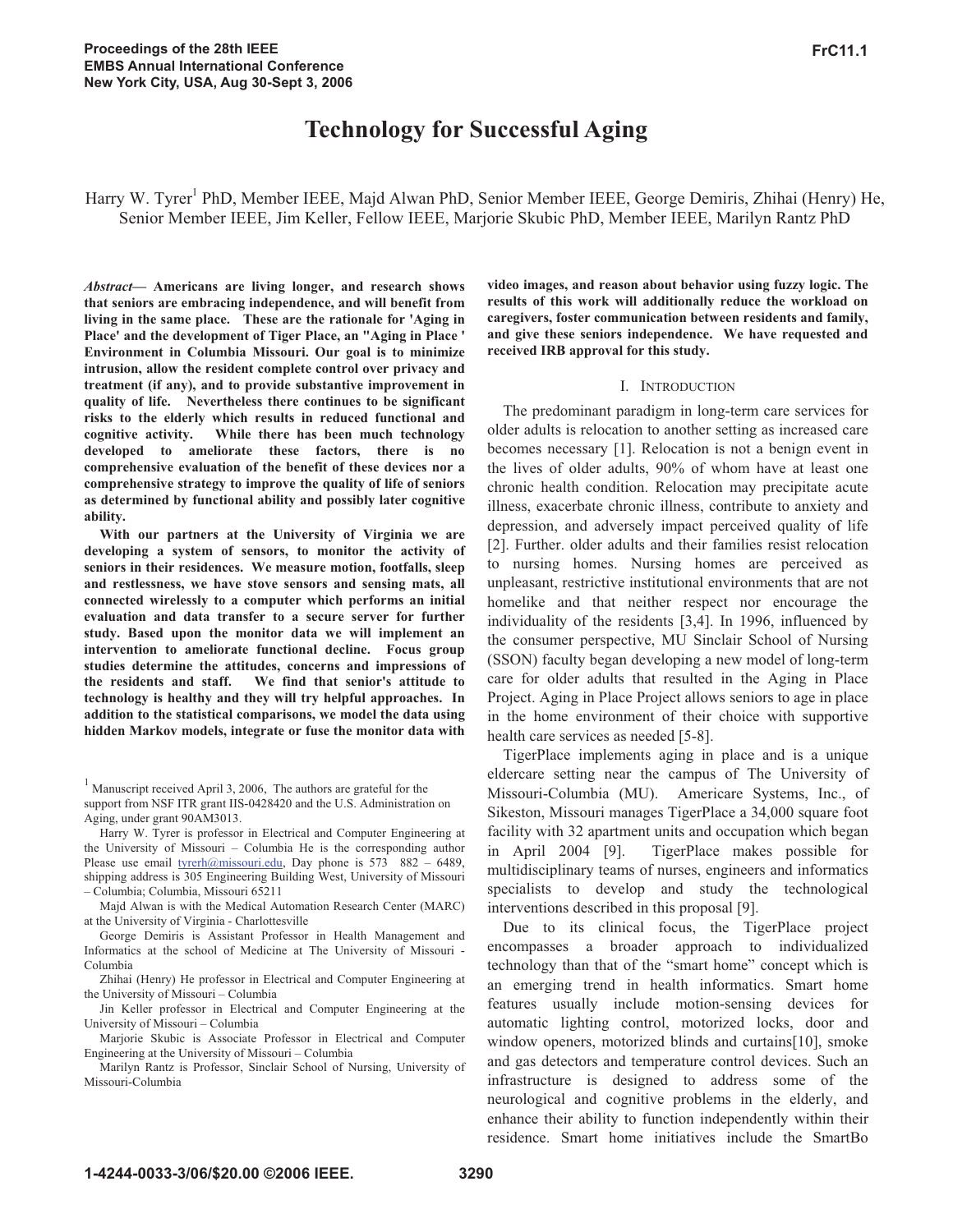project[10], a demonstration apartment operated by the Swedish Handicap Institute; the PROSAFE project<sup>13</sup> that utilizes a set of infrared motion sensors connected to either a wireless or wired network to support clinical nursing assessment for risks of functional decline and alerting mechanisms of the need for intervention promoting as much independence and autonomy as possible.

#### II. MODEL OF FUNCTIONAL AND COGNITIVE DECLINE

Older adults decline in mobility, cognition and the senses at varying rates. An important goal in the care of the elderly is to help them remain independent, to do so we must minimize their decline. In our conceptual model (Fig. 1), mobility and cognitive impairments lead to functional decline. Sensory changes -- especially changes in vision, hearing, and balance-- mediate the nature and extent of mobility and cognitive impairments and the severity of functional decline. Mobility is essential for independence in activities of daily living: being able to get out of a bed or chair, move to the bathroom, reach food and fluids, and reach a telephone are essential tasks that require functional ability.



Fig. 1. Functional decline and functional improvement from interventions

Mobility issues such as impaired gait and balance limit physical activity and contribute to functional decline [11]. When older adults ranked the five most important skills as balance, ability to see, ability to lock and unlock doors, using a toilet, and managing medications. As functional independence in mobility declines, older adults are at increased risk of falls, a major cause of disability and death. A downward spiral begins with a fall and subsequent loss of confidence. Falls are the  $7<sup>th</sup>$  leading cause of death for older adults. Over 50% of falls lead to minor injuries while approximately 2% of falls lead to hip fractures and approximately 5% of falls lead to other fractures [11-13].

The cognitive faculties that prompt and guide activities are equally important in preserving independence. Cognitive impairments include decreases in recall of instructions, ability to follow complex instructions and problem solving ability. Older adults with impaired cognition, such as those with Alzheimer's disease and even mild dementia, may forget operating instructions for activities, including how to ask for assistance and recognize unsafe situations, difficulty self-administration of medications, and even telephone use may become difficult. As cognitive impairment increases over time, as in dementia, dependence in activities of daily living and inability to be left alone safely may lead to institutionalization.

### III. TECHNOLOGY AND TIGER PLACE

The low cost of technology and its ubiquity provides an enabling resource to mitigate risk to seniors and to ameliorate their loss of function as they age in place.

#### *A. Sensor Systems*

MARC's In-Home Monitoring System is comprised of motion sensors in every room, including the bathroom, and a motion sensor dedicated to the shower area, a stove-top b temperature sensor, and a bed sensor system that all transmit data wirelessly to a Personal Computer based Data Manager. The bed sensor detects presence, pulse, and movement in bed. Pulse is computed from a bed pad signal while the monitored individual is quiescent in bed; movement artifacts prevent pulse measurements, but provide information on restlessness. A passive floor-vibration based gait monitor and fall detector produces signals that are processed to detect the falss or gait. Moreover, each system is enhanced with the ability to automatically notify caregivers upon the detection of conditions consistent with possible emergency situations [14, 15].



Fig. 2. The Common Modular Architecture of MARC's In-Home Monitoring System

The Data Manager collects data from separate sensor modules; processes alert conditions locally, time-stamps and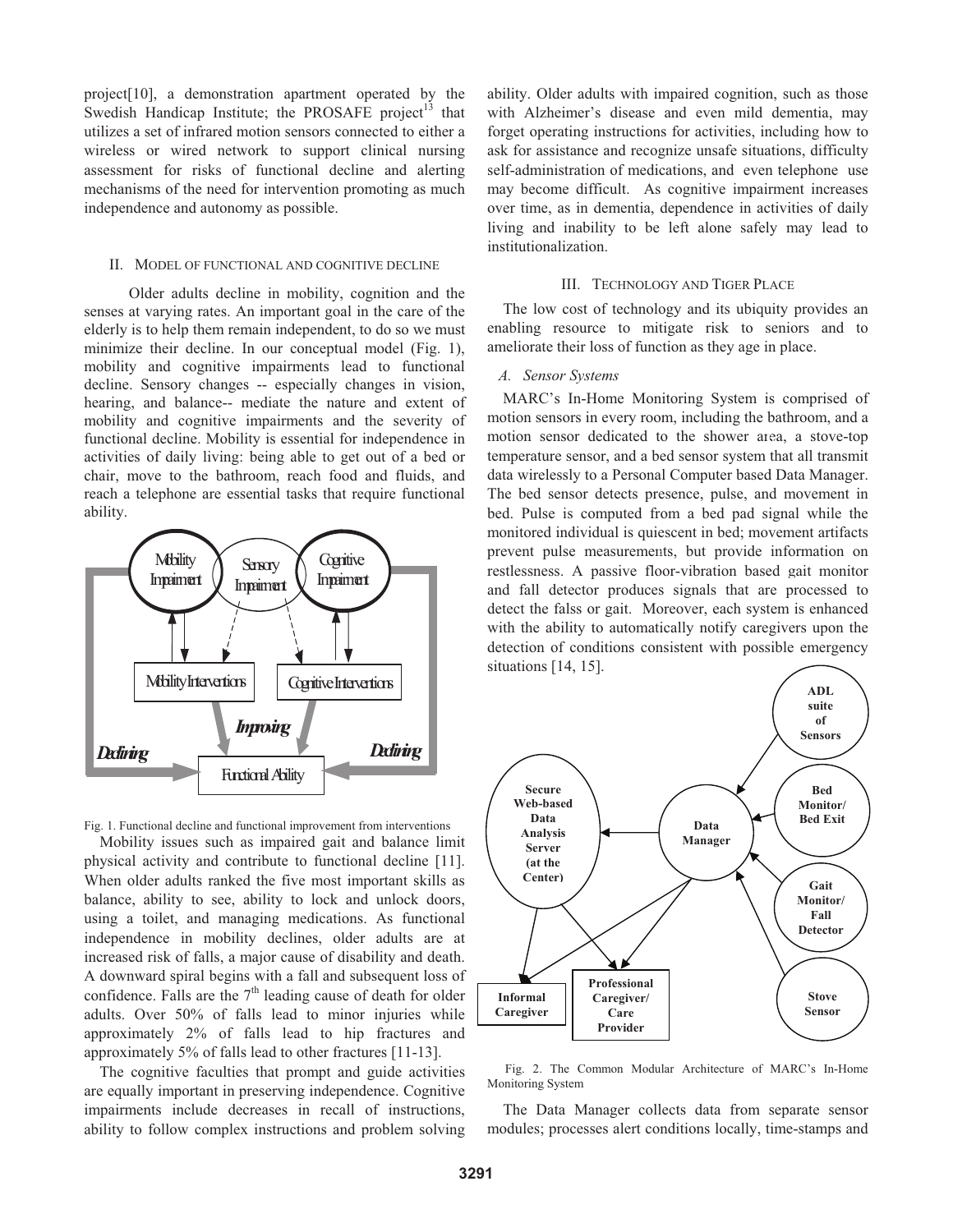logs the collected data. Upo0n meeting the pre-determined alert conditions, the Data Manager can immediately page the caregiver. Alerts are also registered into the data log. Data are automatically processed by the activity inference software that detects key ADLs including meal preparation, showering, and bathroom visits. Professional caregivers of monitored older adults can access summary reports listing all the participating residents under their care with a priority score reflecting each monitored individual's potential need for attention.

The Data Manager monitors four alert conditions that include "possible forgotten stove burner", high or low pulse, "possible fall", as well as an "impact fall" alert condition, indicated by a signal from a fall detector. Such a notification sub-system, unlike many emergency pendants, does not require user activation. The two-stage possible fall notification sub-system is based on lack of activity; it monitors motion sensors in every room, as well as bed exit from the bed sensor. A possible fall "watch" starts whenever the resident exits the bed, and a "possible fall" alert is reported if lack of motion persists for a pre-determined period following bed exit. The fall watch remains active until the participant leaves the bedroom and bathroom area (indicated by reported motion activity outside the bathroom or bedroom) or returns to bed (indicated by movement followed by detection of the pulse). With no motion detected after exiting the bed, the Data Manager can connect to the facility's pager system and sent the participant's identification code appended with the code for a "possible fall" to the caregiver [17]. Fig.2. illustrates the system's architecture.

### *1) Previous studies*

MARC's In-Home Monitoring System, together with its activity inference algorithms, was initially tested for 18 months under an institutional review board (IRB) approved study in a private home that served as our "living laboratory". In these preliminary studies, the activity data of a normal healthy middle-aged participant was logged and analyzed using several data analysis techniques, including clustering, mixture models [14] and a rule-based approach, where spatial-temporal relationships among sensor events are exploited to infer the occurrence of activities with a high degree of confidence. The latter approach was adopted for the inference of the activities of interest. The system's rulebased inference methods were validated against 37 days of the subject's self-report, recorded in real-time using a Personal Digital Assistant (PDA) based electronic diary developed specifically for the validation study. A detailed description of the activity inference rules and validation results are reported in [15]. The knowledge-acquired rules were also compared to automated supervised learning methods including, decision trees and Random Forests, and were found to be more reliable [16]. The acceptance, utility, and impact of the system on the different stake-holders including older adults, professional caregivers and informal

caregivers were evaluated in a series of pre-experimental pilot studies in different care settings and presented in [17- 20].

An extension of the pilot reported in [17] revealed that professional caregivers were able to utilize the monitoring data preventively. For example, at the earliest signs of increased restlessness coupled with more frequent nightly bathroom visits, an indicator of a potential urinary tract infection, caregivers intervened by increasing that resident's fluid intake, which can clear up the infection without pharmaceutical or clinical intervention.

# *B. Residents' Perceptions of the TigerPlace technology*

One of the objectives of this project is to evaluate the usability of the technology and investigate fundamental issues in human-computer interaction for the population of older adults. The evaluation plan consists of observations, focus groups and interviews with representative users in the target group of older adults in TigerPlace.

# *1) Observations*

We are conducting a series of heuristic observations onsite to identify problems and usability issues of the technology. Heuristic evaluation, is a usability inspection method, which refers to a class of techniques in which evaluators examine an interface for usability issues. Observation is considered an informal method of evaluating usability because observers rely on heuristics along with their experience and the knowledge.

### *2) Focus groups*

In order to gain insight into users' perceptions of the technology, we are conducting a limited number of focus groups. We have developed a protocol to examine users' perceptions and satisfaction. Topics for discussion include: satisfaction with the intervention, barriers and facilitators to use of the technology, confidence in using this form of intervention. Focus groups take place at regular intervals from the beginning of the study until completion. This repetition allows us to assess the diachronic reliability of the focus group protocol (as a test-retest reliability index). Each focus group session has approximately 4 to 6 participants and lasts about one hour. We tape-record sessions, transcribe the tapes and use QSR N6 software to manage and interpret the data. The software helps organize emerging ideas, search and explore in context, seek patterns and meanings, construct and test explanations and relate theories to data.

### *3) Interviews*

We are developing a survey instrument to assess users' satisfaction with the technology infrastructure and instrumentation components. Although this will render a score for the level of satisfaction, we will focus on assessing users' perceptions. The instrument will be a structured survey to be used during a structured interview or to be filled out by each user. Responses will indicate the level of agreement on a Likert scale. The Instrument addresses the following